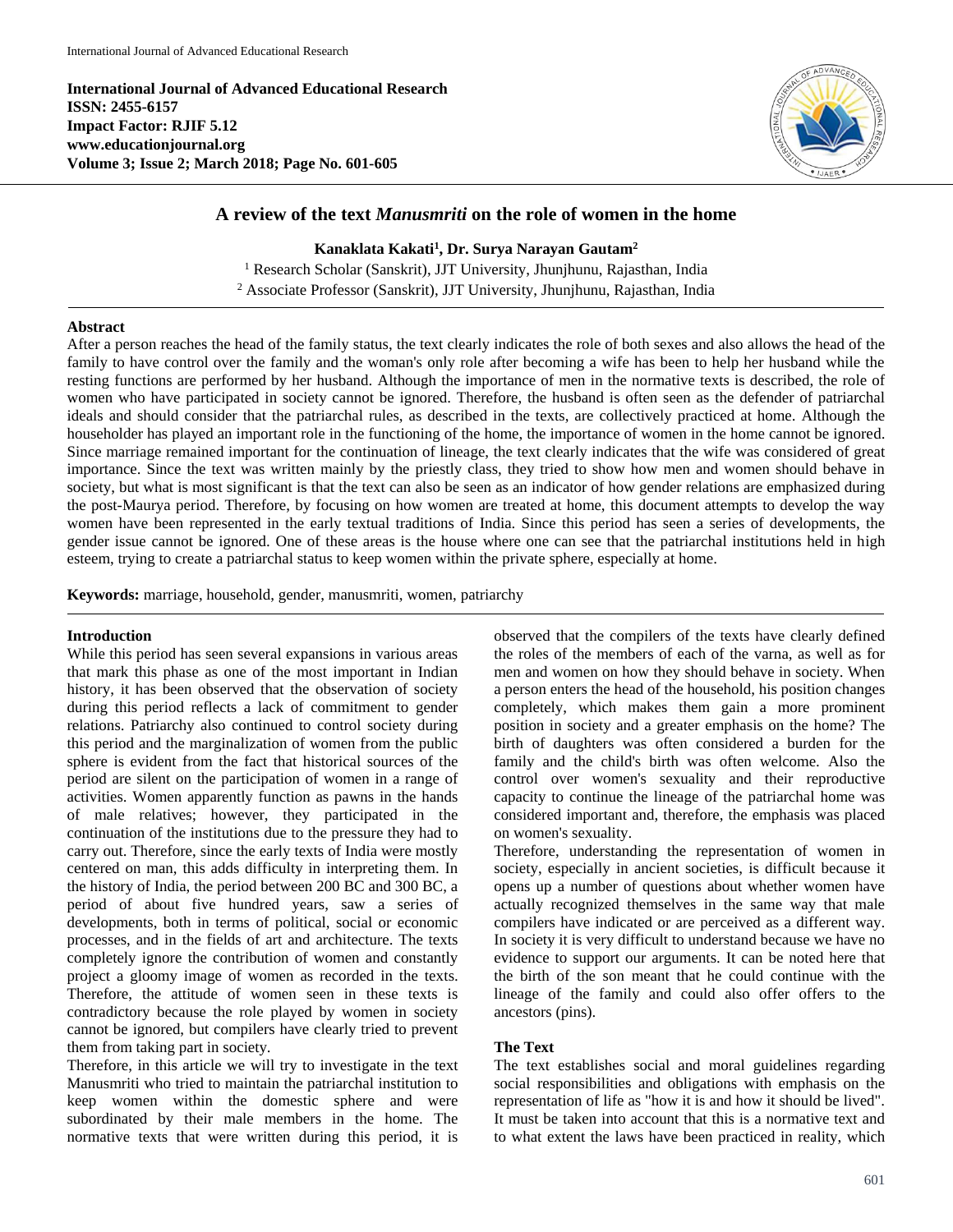further increases the difficulty for the whole debate on the possibility of seeking a social reconstruction of a society based on this text. The Manusmriti (hereinafter referred to as MS) is one of the most important and controversial literary works of ancient India, containing 2,685 verses organized into twelve books. It is a text of different paternity and the acceptable date for its composition is between c. 200 BC - CE 200. In general, the Manusmriti demonstrates the process of reconsolidation of an ancient tradition underway with an emphasis on the reorientation of that legacy around the "new principles of life".

A text can also be defined as a cultural artifact based on the cultural tradition it involves and on the information it retains. In his recent work, Tyagi stressed that when a text or an epigraph is created, it leads to the imagination behind its creation. An attempt to create a patriarchal hierarchy is evident in the text in which women were confined to the domestic sphere and were subordinated to the home and were left with a range of roles such as economic, social, and the role of decision making. He goes on to say that when you read a text, you understand why a particular topic is selected compared to others, the mode of representation and the genre chosen for the representation of a particular socio-cultural experience also reveal information. You can see that the text discusses a range of topics and aims to cover a wide range of human behaviors in which gender relations are a very significant part. What can be emphasized in the text is that most of the established instructions are mainly for women belonging to the upper layer of society.

## **The importance of the house at the beginning of India**

In the Indian context, scholars and historians have been very interested in home study in India and have tried to describe how gender relations have been structured and challenged at home. A study of the importance of the home in ancient society has been a problem under development in recent times. There are a number of scholars who have tried to study the house in ancient societies. It should be noted that an important aspect that has influenced the social stratification that preceded the advent of the Christian era focused on the evolving role of grihapati (the head of the family).

The Sanskrit word grihapati appears from the Rgveda onwards and is used for the owner of the house, i.e. the owner of the house and the owner of the house was called grihapatni. Historians such as Kumkum Roy and Jaya Tyagi have opened up some problems in home study in ancient India. But before studying the Brahminical society one cannot ignore the house or the grha, which was considered a very important part of society. Later the word appears in Astadhyayi of Panini, which means the owner of the house. Suvira Jaiswal said the first Vedic grihapati was not a common family head and also stressed that the change of nomadic pastoralism to sedentary agriculture led to the transformation of grihapati as the head of a complex house structured on patriarchal principles. As a result, the family is seen as an area for organizing reproduction and production and for transmitting successive generations to the control of the property of the lineage.

Since patriarchy was very dominant during this phase, the supremacy of the male head in the house was clear, so the relationship between the two sexes becomes partial, which leads to the submission of women. Ideally, the grihapati or the male head of the family grha chair, defined in terms of the presence of the wife and of the children in particular and offspring in general. The grha was also seen as a unit that controlled and used productive resources, between land and livestock, and guarantees the transmission of such resources from one generation to another through patrilineal descent and consumption and organized distribution. Likewise, a home study in early Indian companies cannot be omitted without mentioning the family that played an important role. Therefore, since the family organization was patriarchal, there is a very significant relationship between women and family life. Therefore, the study of gender relations within the family is undeniable by the understanding of women in society.

### **The role of the head of the family and the role of women in the home**

The text clearly states that a man, after finishing his training with the guru, must enter the head of the household and then begin to gather resources to help support the family and carry out daily routines at home. Since people in the other three stages of life are supported every day by the knowledge and food of the head of the family, therefore, the life stage of the head of the family is the best. The Dharma Shastra, which was dominated by the reproduction code of the species in the nucleus of the father of the family, was given to glorify the state of the grhastha and to push the asramas of vanaprastha and sannyasa into the background.

Entry to the house was mainly by birth or marriage. A woman who is not a relative of her mother's food, nor belongs to the same lineage as her father, and who is a virgin is recommended for marriage only to those born twice. After a man enters the stage of the head of the family, one must observe what qualities he should see in a woman who will become his wife. The choice that a man makes to choose a bride for himself is very important and the text clearly deals with the details of the type of girl that should be chosen for marriage. The text also mentions the kind of girl a man should avoid before getting married. The text also notes what kind of woman should avoid a man born twice before getting married. The text even mentions that a twice-born man (dvija) should marry only a wife who is of the same caste and has the correct vows.

Therefore, getting married and having children was a central responsibility of the head of the family, so women were important only as wives and as bearers of children. Like a girl who has red hair or has an extra limb or who is sick or does not have body hair or has too much hair or talks too much, who does not miss any part of her body and will not marry any woman if she does not He does not have a brother or his father is unknown. The text also states that a man should marry a woman who does not belong to the same as he.

One of the reasons why early marriages have taken place for women is because this phase has seen a number of foreign elements in society. In order to prevent women from coming into contact with foreign races that were slowly absorbing society, the conforming normative texts showed that women had to marry at an early age. From the early stages, even before the composition of Manusmriti, emphasis was placed on the first marriage of the girls. The text states that a man of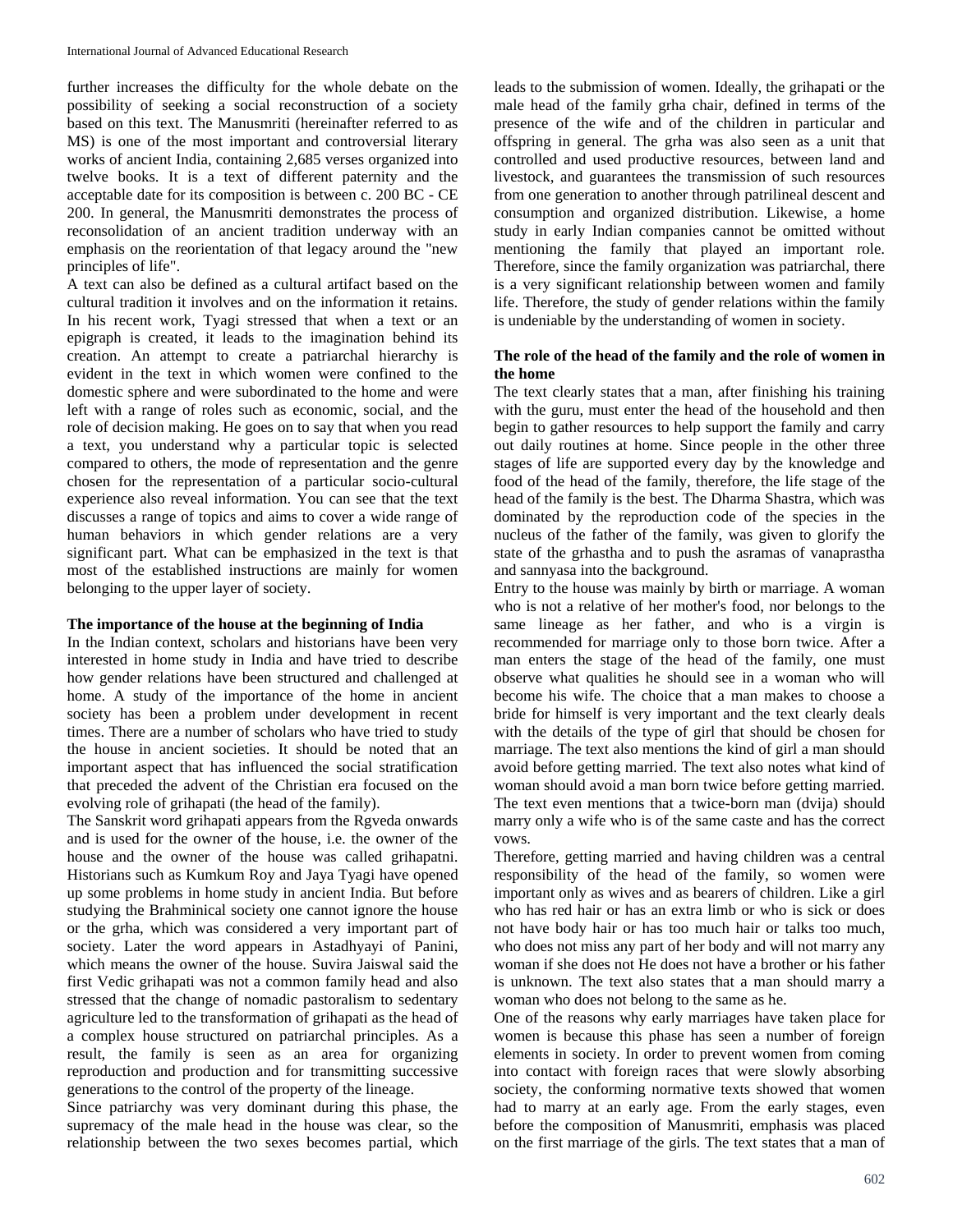thirty should marry a twelve-year-old girl who loves her heart and a twenty-four-year-old man will marry an eight-year-old girl. Marriage was considered very essential and important in Brahman society. Likewise, he goes on to say that when a woman marries a man of a superior class; a woman of the ruling class must grasp an arrow, because an ordinary woman, a whip and a servant, must keep to the edge of her dress. As seen in previous normative texts, such as the Dharmakutras, as well as in the Dharmashastra, a special emphasis was placed on the need for an ideal wife who could help her husband manage the house and raise children.

Therefore, the main role of women was limited to their sexuality, so through the institution of marriage marked an important change in their role as daughters to wives. The importance of clearly choosing a wife is carefully mentioned in the text as it determines the progeny. The importance of the wife is also clearly mentioned in the other verses of the text. The ritual of marriage was considered very important. The texts mention that the transforming ritual of taking the bride by the hand is prescribed for women of the same class; know that this (next) procedure is for the ritual of marriage with women of another kind. His wife gives birth to a son who is like the man with whom he makes love; that's why the husband should take care of his wife to keep her offspring clean. Likewise, another verse of the text also states that women were created to have children and men to follow the line. His wife is called jaya. As the wife is the most important focal point of attention among the different categories of women as seen in the normative texts; Symbols, rituals and rules focus on the person of the wife.

The wife is the visible form of what holds together the generation of children, the care of them when they are born and the ordinary affairs of life. In the same way, if both sexes submit to a bad marriage, abandonment of the rites and lack of study of the Vedas, families cease to exist. The following verses continue to state that the importance of the wife in the house is that if the wife is radiant, the whole family is radiant, but if the wife is not radiant, then the family is not radiant. Therefore, a woman is recognized in society as a wife, when she marries her husband only when she becomes a social identity. An extra emphasis on the importance of the wife in the house is clearly mentioned. The text says that in the family the husband is always satisfied with his wife and wife with her husband. As a result, only through marriage is the only ritual prescribed for a woman.

Because, together with her husband, she performs the rituals and generates a child, therefore, it is only through these two important acts that define her as a social being in society. Women were also regarded as houses' lamps, worthy of reverence and very blessed by their progeny. Therefore, the role played by the wife at home tends to be ignored by the text that clearly describes a gender bias. The notion of purity was considered of profound importance in the Brahmanic texts. The description of menstruating women in Brahmanical texts reveals hatred towards these women. Women who were menstruating were considered unclean. There are a number of verses in the text that clearly indicate this aspect. This shows a marked distinction between both sexes, in which the males were considered pure and the menstruation of women was considered a symbol of impurity. Controlling women was considered of primary importance as represented in the Dharmashastra.

He goes on to say that a woman must be supervised by her father during her childhood, by her husband in married life and by his old son. The fact that women were not independent, as indicated in the text, shows that women were kept at home and that the role they played at home was very limited compared to their male counterparts. There was a constant fear among Brahman writers about the limits that were kept for women as women were kept under control, given the most important functions. In the text, it is clearly stated that even the spouses should protect their wives by considering them their highest duty.

It can be found in the text that efforts have been made to win the support of women who were subordinate. This was ensured through the prescription of gifts of ornaments, clothes and food on festive occasions and through the guarantee that serving the husband was his only duty that would lead to the attainment of heaven or the world reached by the husband. Gender inequality in society can be seen from the time when men and women who had not even completed marriage and would soon are married; His main goal was to give birth to a child. When a husband enters a wife, he becomes an embryo and is born on earth. While women's procreative role was clearly important, even that inside the house evidently acquired a new meaning. This is reflected both in the insistence to limit the women inside the house, and in assigning them a specific role within them.

The preference for the birth of the child is described in one of the verses of the text in which a faithful wife who is married according to the law and is dedicated to reverence, the ancestors can eat the half ball of the ritual, if desired. Get pregnant of a child but for children born of the remaining marriages they are born as cruel children and hate the Vedas and religion. The birth of daughters seems to be ignored or neglected. It can be seen in the way the different phases of the boy's education were celebrated. So he will give birth to a son who will live long and who will have fame, wealth and progeny, a man of lucidity and religion. Therefore, the birth of children has been taken into great consideration when the text states that the birth of the child who was born through different types of marriages, especially the first four marriages, is well educated in the Vedas and is considered highly valued. From educated men it should be noted that the birth of the daughters has not been looked at completely. In the text, Manu considers the daughter to be the highest object of tenderness.

But one must be careful in considering this acceptance because the birth of the child has been more favored than the daughters. But for the children who are born of the remaining marriages they are born as cruel children and hate the Vedas and religion. The birth of daughters seems to be ignored or overlooked by the way in which the different phases of the boy's education were celebrated. The initiation rite, the upanayana was performed by men, while the rites were not intended for the female counterpart. Before cutting the umbilical cord of the child, the birth rate is performed and he eats honey, gold and butter with the Vedic verses. This verse clearly indicates a gender bias when this has been overlooked compared to its female counterparts. Only in one verse of the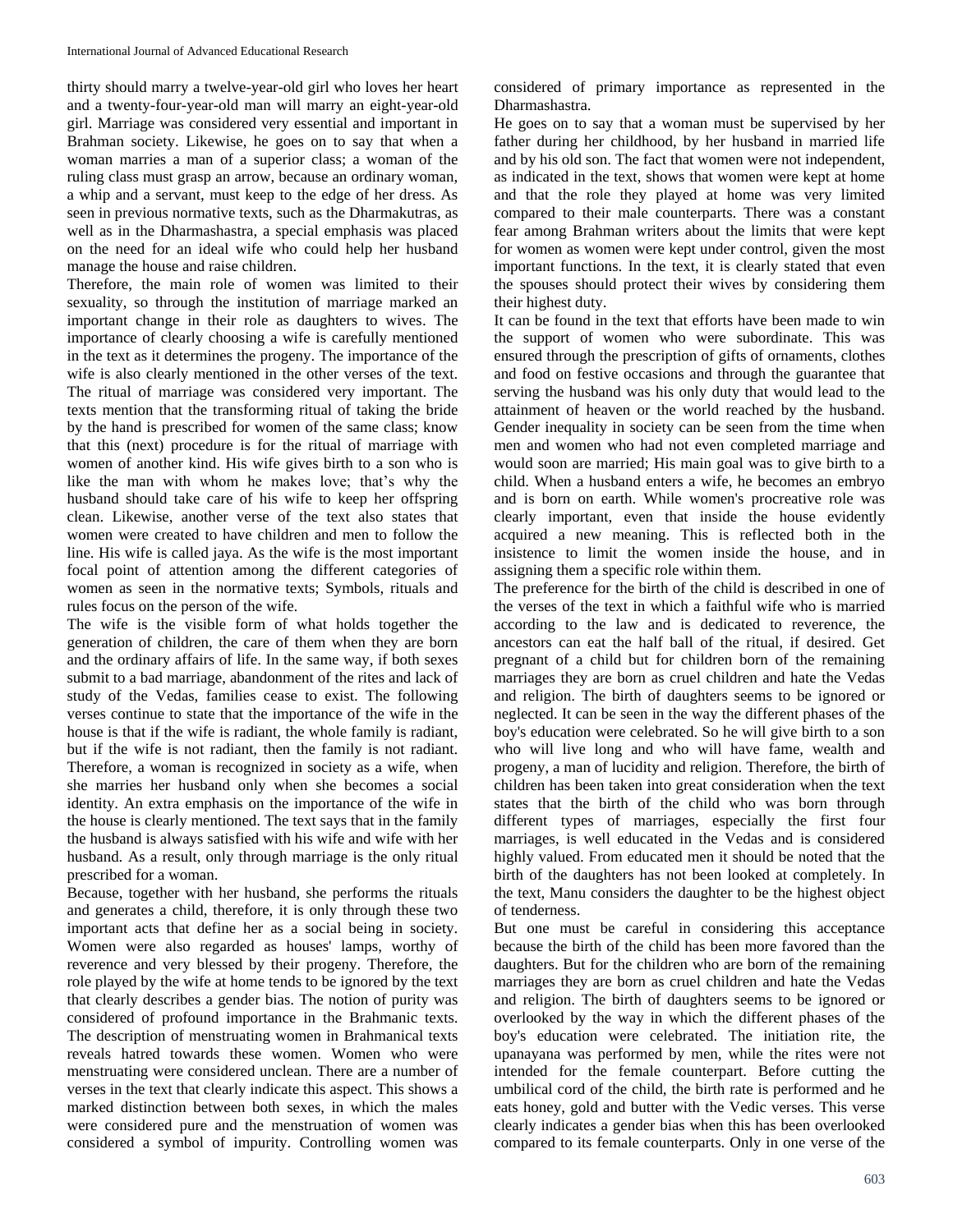text is it said that in naming a girl, when naming a woman, the names given must be easy to pronounce, do not have an obvious meaning and are auspicious; They have to fascinate the mind and the heart, end in a long vowel and contain a word of blessings. The emphasis placed on the performance of domestic sacrifices in the home indicates that the home is a sacred institution where rituals have had a profound emphasis. Although the householder was mostly confined to the home, the women were clearly marginalized in the execution of the sacrifices. After entering the stage of the head of the family, the head of the family must also make the domestic sacrifices and the five great sacrifices (panchamahayajna) according to the rules and do their daily cooking. Suvira Jaiswal stressed that the displacement of women from the Srauta rituals and the abuse of their role by male priests can be seen in the later Vedic texts which, according to her, have been reported by a number of scholars. After having performed the ritual of the propitiatory offering, the head of the family must first feed a guest and, according to the rules, give alms to a beggar and a student caste of the Vedas.

When giving alms, the family head born twice gains a reward for merit that is the same as the reward for merit earned by giving a cow to a guru according to the rule. Although it is noted that women do not have the right to make any sacrifice for themselves, the text makes some exceptions: at night, the wife can make propitiatory offerings of hallowed food, even if without reciting any of the Vedic verses, so that called the ritual of all gods is prescribed for morning and evening. The activities assigned to women were devalued and this was evident in the concept of the five slaughterhouses within the grha. According to Manu, the head of the family (grhastha) has five "slaughterhouses", the fireplace, and the stone from the millstone, the broom, the mortar and the pot of water. The system of initiation and submission to the guru to learn the Vedic scriptures allowed their continuation and exclusive control of Brahman's post while marginalizing women by denying them the right to learn the Vedas.

Since the initiation was for the men of the three upper vara, it can be seen that the text of this period was also obsessed with the birth of the male child. In other words, the equipment necessary for routine domestic activities has been conceived as a contaminant and it is likely that this association has spread to those who use them. By using these he is bound to the chains of sin, so he must make up for it by performing the five great daily sacrifices. But these are the "sinful" places around which the life of a common housewife rotates. The offer to the ancestors must be sent diligently to those who are based on knowledge. This verse clearly indicates that only the men of the house can perform this ritual because their female counterparts could not perform this ritual because they did not have access to Vedic learning.

The role of the upanayana in the Brahmanical tradition that has been implanted and rooted in the social strata cannot be underestimated. In the early Vedic period Upanayana marked the beginning of school for girls and boys, but in later stages women were denied and with this the writings became inaccessible to them. This entailed the limitation of their religious rights. Therefore, the wife at home had no right to the sacrifices made with her husband and had neither the experience nor the right to pronounce the Vedic verses. Therefore, from an early age to men has been assigned a position to play a distinctive role in society. Should there be a child who has crossed the other side of the Veda while his father does not know the Vedas by heart or the father who has crossed the other side of the Veda while his son does not know the Veda by heart? It should be understood that who has the father who knows the Vedas by heart is superior, but who also deserves respect for the reverence due to the verses of the Vedas.

We see that as young men have been educated in Vedic learning for women, this cycle should be performed without Vedic verses. The ritual of marriage is traditionally known as the Vedic transformative ritual for women, the service to her husband is (the equivalent of) living with a guru and household chores are the rites of fire. The text also clearly indicates that women had no role to play, as they were totally excluded from any formal training or learning that would allow them to play the same role as men in society. Women were put in the background when they learned the Vedas there indicating a gender bias against women in society. Because this distinction has been made from an early age, it has prevailed throughout life, which shows that women play no role in social, ritual or political terms. Therefore, the control of males of the upper caste on Vedic learning.

### **Summary and conclusion**

In conclusion, life at home as shown in the text does not offer many options for women. The only way for her to be excluded from the family was only through death. It can be said that the development of Brahmanical ideas and philosophy as described in the text marks an important stage that has attempted to establish the models for the ideal grha that families should follow mainly for those who belonged to the upper strata of society. Although there are some cases in which it turns out that women have opted for the home only if they join the heretical sects. It can also be discovered that women who join the heretical sect have received very little attention from adherents.

Therefore, he guaranteed that the patriarchal rules in the house were held strictly in the hands of the male chief, since they had only the right to make various sacrifices and to participate in the various activities of society. It should be noted that although women have limited roles to perform at home as seen in the text, one must take a more objective approach to looking at women beyond the roles they play at home. Although it is noted that women have not played any major role in the home, as noted in the text, there are some verses in the text that indicate that women were respected at home. Therefore, from the text, it can be clearly stated that a standard model has been proposed in which men and women should perform in society.

### **References**

- 1. This statement is very clear in the normative texts that were written in the periods before the composition of the Manusmriti, where the main emphasis is on the birth of children with respect to the birth of their daughters.
- 2. It can be noted that in most regulatory texts, compilers stressed that the central or principal role of women was only as wives and not as daughters and that they placed